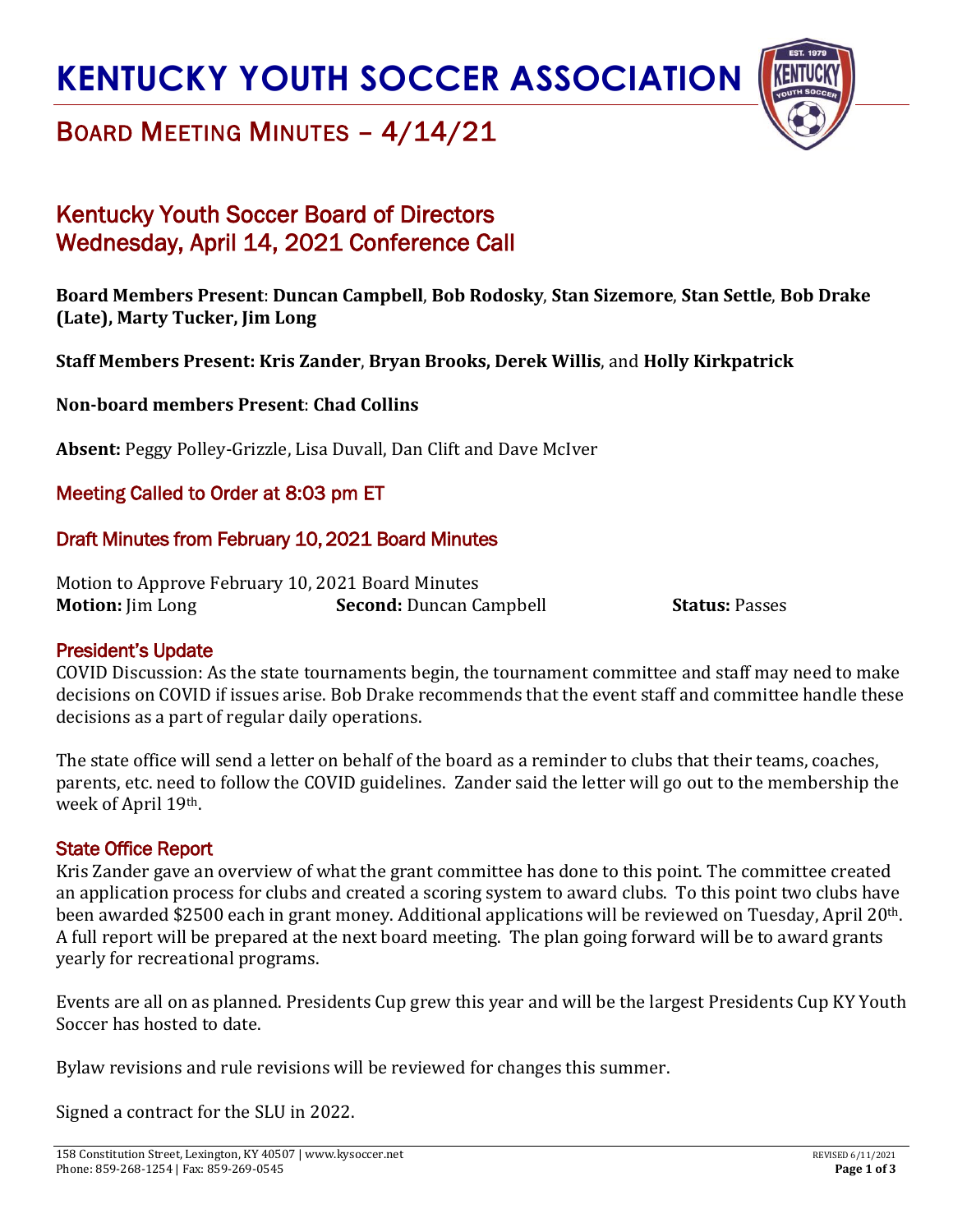# **KENTUCKY YOUTH SOCCER ASSOCIATION**



## BOARD MEETING MINUTES – 4/14/21

Kris Zander attended the US Soccer AGM virtually and will be attending the USYS AGM in person.

Bryan Brooks and Kris Zander met with four Louisville clubs and discussed challenges through COVID and how each club handled. Will continue to move forward with these club meetings.

### Soccer Village Agreement

The Soccer Village agreement expires in summer of 2022 and the UA agreement expires in 2023. The staff office proposes extending the Soccer Village agreement for one year to line the up those two contracts. At that time, the staff will have the ability to review both the apparel and retail contracts simultaneously.

Motion to extend the Soccer Village contract one year to the summer of 2023. **Motion**: Jim Long **Second**: Marty Tucker **Status**: Passes

### Finance Committee

Kris Zander gave a brief review of the Statement of financial position that has been provided to the board.

Kris Zander gave a brief review of the Statement of activity:

- Income for coaching courses is up, collecting income on the national C License.
- Registration fees are down \$135,000 year of year from the fall. The spring fees have started to come into the office and staff will have a better idea for the next meeting on the player fee numbers

Expenses: The state office has reduced expenses year over year. Kris Zander reviewed what some of those expenses are with an overall reduction of \$230,000 to date.

Staff is holding meetings with Wealth South for recommendations on short- and long-term investments and a meeting will be set with the finance committee and Wealth South. A plan will then be submitted to the Board at the June or July meeting.

#### Budget update

Kris Zander gave an update on the budget to date. Budgeted for a 10% reduction in tournament teams but will end up being short approximately 5 teams across the board. Budgeted income for tournaments in February but that income will show up in March due to timing. A correction will be on the final full budget.

### Governance Committee

Trapped player request: player is an 8<sup>th</sup> grade and is putting in a request to play on the U15 team rather than u16 as the player is not eligible to play on a JV team. This player was approved one year ago to be a trapped player and is looking to continue this in the fall of 20210. The recommendation is to approve this specific situation for the Fall of 2021 with the caveat that the team has to be transparent with any competition they participate in during the season including all games, leagues, tournaments, etc.